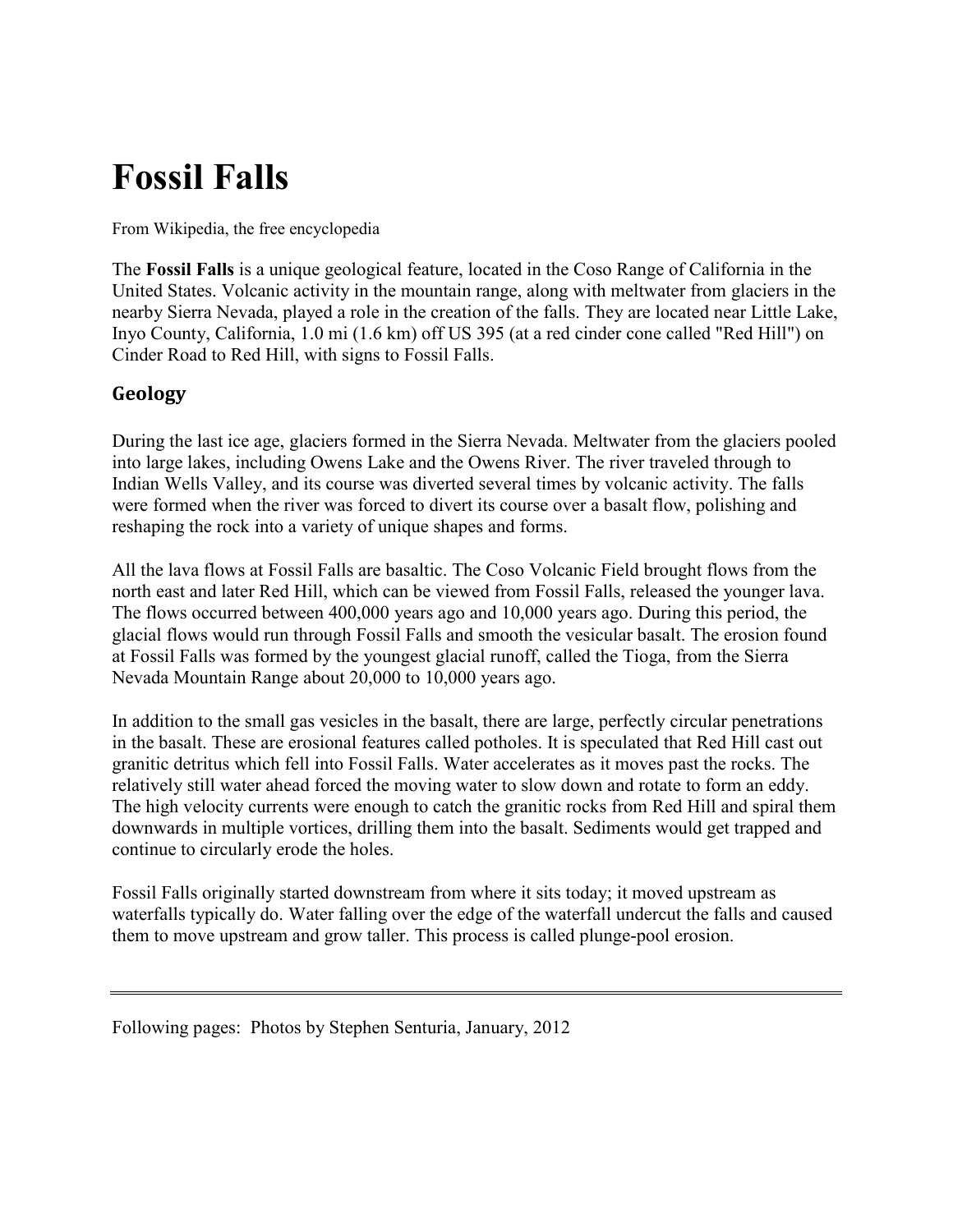

Peg at the edge of the start of the upper falls jumble of eroded structures.



Detail of eroded structures in the upper falls watercourse.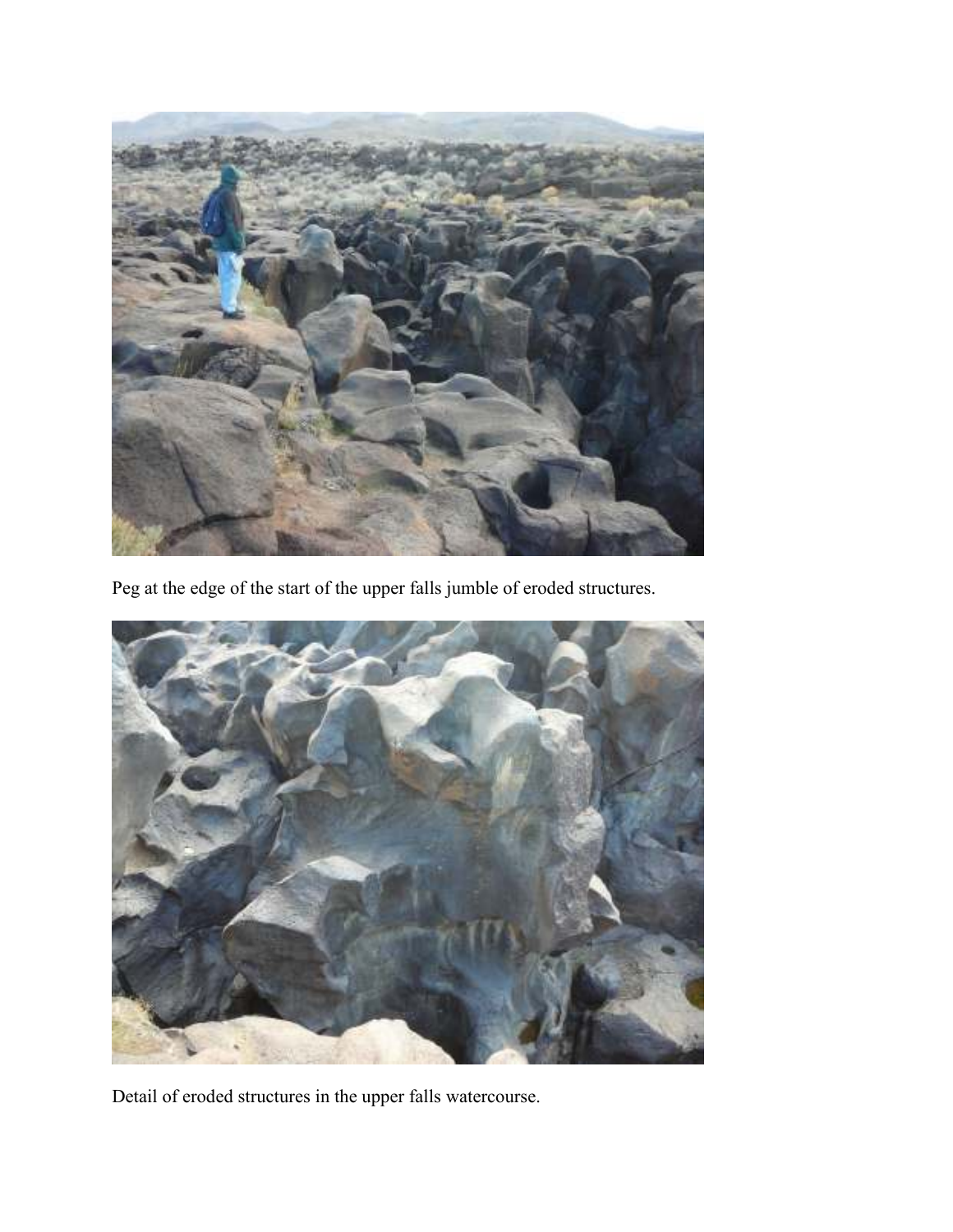

Looking over the upper falls to the lip of the lower falls



Small pothole at Fossil Falls. Quarter coin is to set scale.